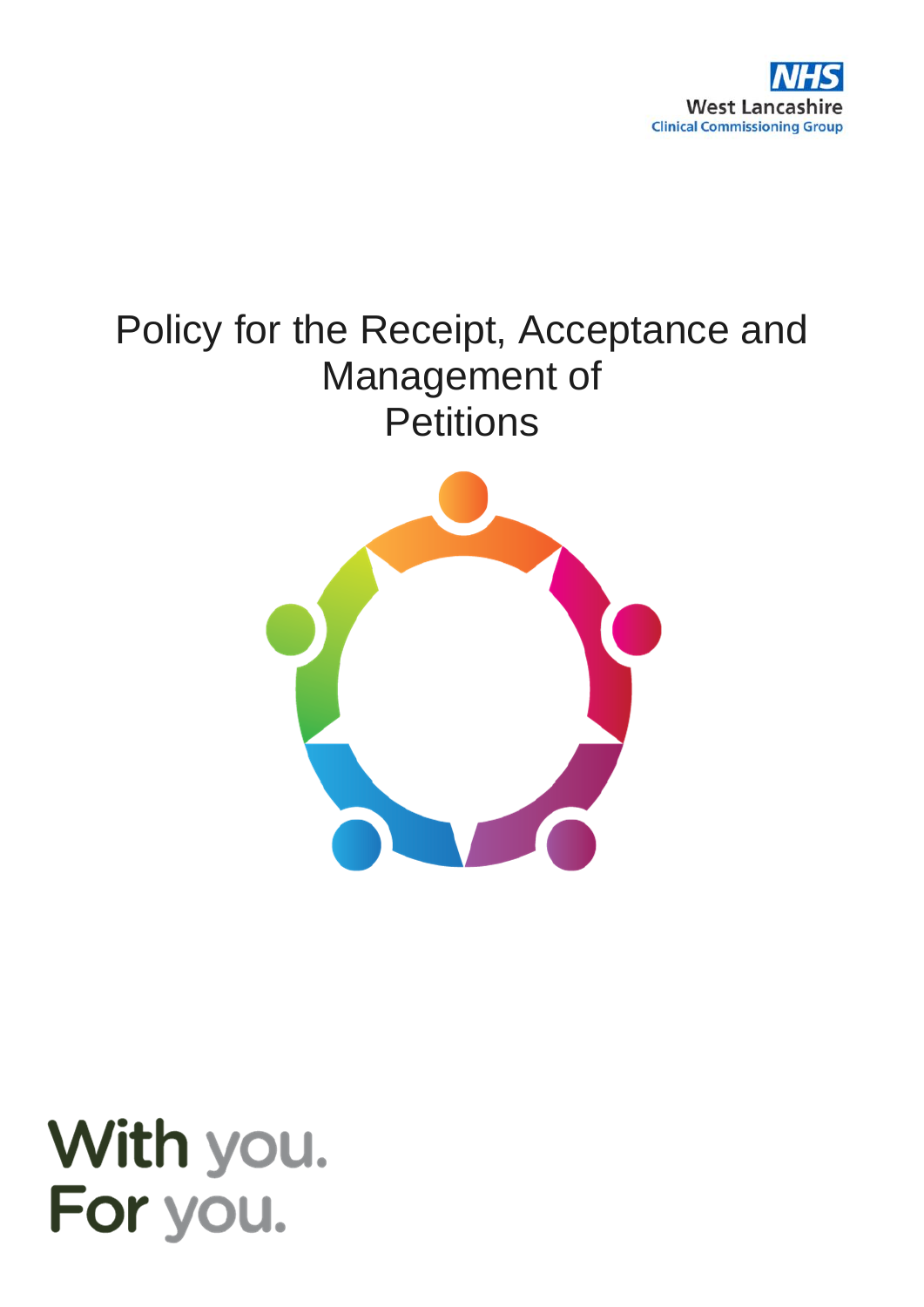| <b>Version:</b>                              | V1.0                                                                         |
|----------------------------------------------|------------------------------------------------------------------------------|
| <b>Ratified by:</b>                          | Clinical Executive Committee via IDMF<br>decision                            |
| Date ratified:                               | 20/04/21                                                                     |
| Name of originator/author:                   | Corporate Business Manager                                                   |
| Name of responsible<br>committee/individual: | <b>Clinical Executive Committee and Deputy</b><br><b>Accountable Officer</b> |
| Date issued:                                 | 20/04/21                                                                     |
| <b>Review date:</b>                          | <b>March 2022</b>                                                            |
| <b>Target audience:</b>                      | All CCG staff                                                                |
| <b>EIA Completed:</b>                        | 01/04/2021                                                                   |

#### **Version Control**

| Version | Valid from | Valid to |
|---------|------------|----------|
|         | 20/04/21   | 31/03/22 |
|         |            |          |
|         |            |          |
|         |            |          |

#### **Acknowledgement**

This policy is based on those developed by North Sunderland CCG, North Staffordshire and Stoke on Trent CCG.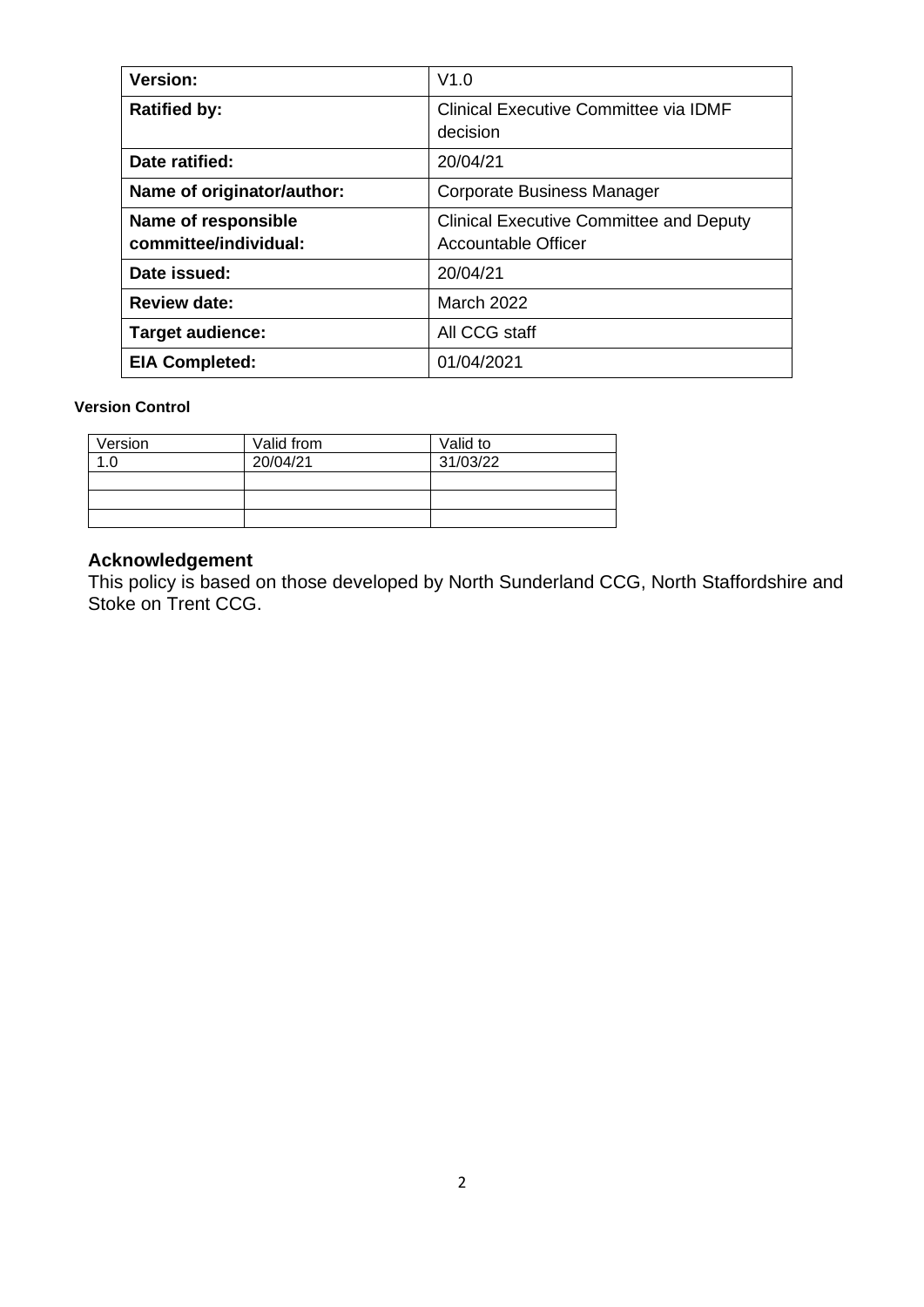# **CONTENTS**

|     | Introduction                                | 3 |
|-----|---------------------------------------------|---|
| 2.  | Scope                                       | 3 |
| 3.  | Context                                     | 3 |
| 4.  | <b>Definition</b>                           | 3 |
| 5.  | Criteria for the Consideration of Petitions | 4 |
| 6.  | <b>Acceptance of Petitions</b>              |   |
| 7.  | <b>Management of Petitions</b>              | 5 |
| 8.  | <b>Return of Petitions</b>                  | 6 |
| 9.  | <b>Duties and Responsibilities</b>          | 6 |
| 10. | Review of the Policy                        |   |
| 11. | Implementation                              |   |

## 1.0 **INTRODUCTION**

1.1 A petition represents the expression of the views of the people who sign it. For the Clinical Commissioning Groups (CCGs) petitions are an important mechanism for local people to have a voice on local health matters.

However, to ensure that the voices are heard appropriately and in order to avoid the danger of listening only to active lobby groups, petitions will not be viewed in isolation but as one piece of evidence and information which contributes to an overall picture of public opinion. Petitions can be raised as a discrete statement by the signatories or as a response to a public consultation or proposal being made by the Clinical Commissioning Groups.

1.2 This policy outlines how NHS West Lancashire Clinical Commissioning Group (CCG) will handle any petitions received from the local community.

## **2. SCOPE**

- 2.1 This policy relates to the receipt and management of either hard copy or e-petitions.
- 2.2 Petitions may be pro-active e.g. unsolicited; where there is public opinion that a new service may be required to fill a perceived gap in service provision or re-active i.e. in response to a CCG initiated proposal to change an existing service.

The policy sets out how petitions will be received whether outside a formal consultation period or during a formal consultation period.

## 3.0 **CONTEXT**

- 3.1 There is currently no clear, legally binding guidance to the NHS on handling petitions. Whilst the intention to introduce a clear framework was set out in Our health, Our Care, Our Say (Department of Health, 2006), this was not subsequently translated into policy.
- 3.2 When considering the receipt and management of e-petitions, the CCG wishes to ensure that it follows best practice. The CCG has drawn on published terms and conditions for submitting e-petitions, utilised by HM Government.

## 4.0 **Definition**

4.1 For the purpose of this policy a petition is defined as a written document signed by a number of people demanding some form of action from the CCG.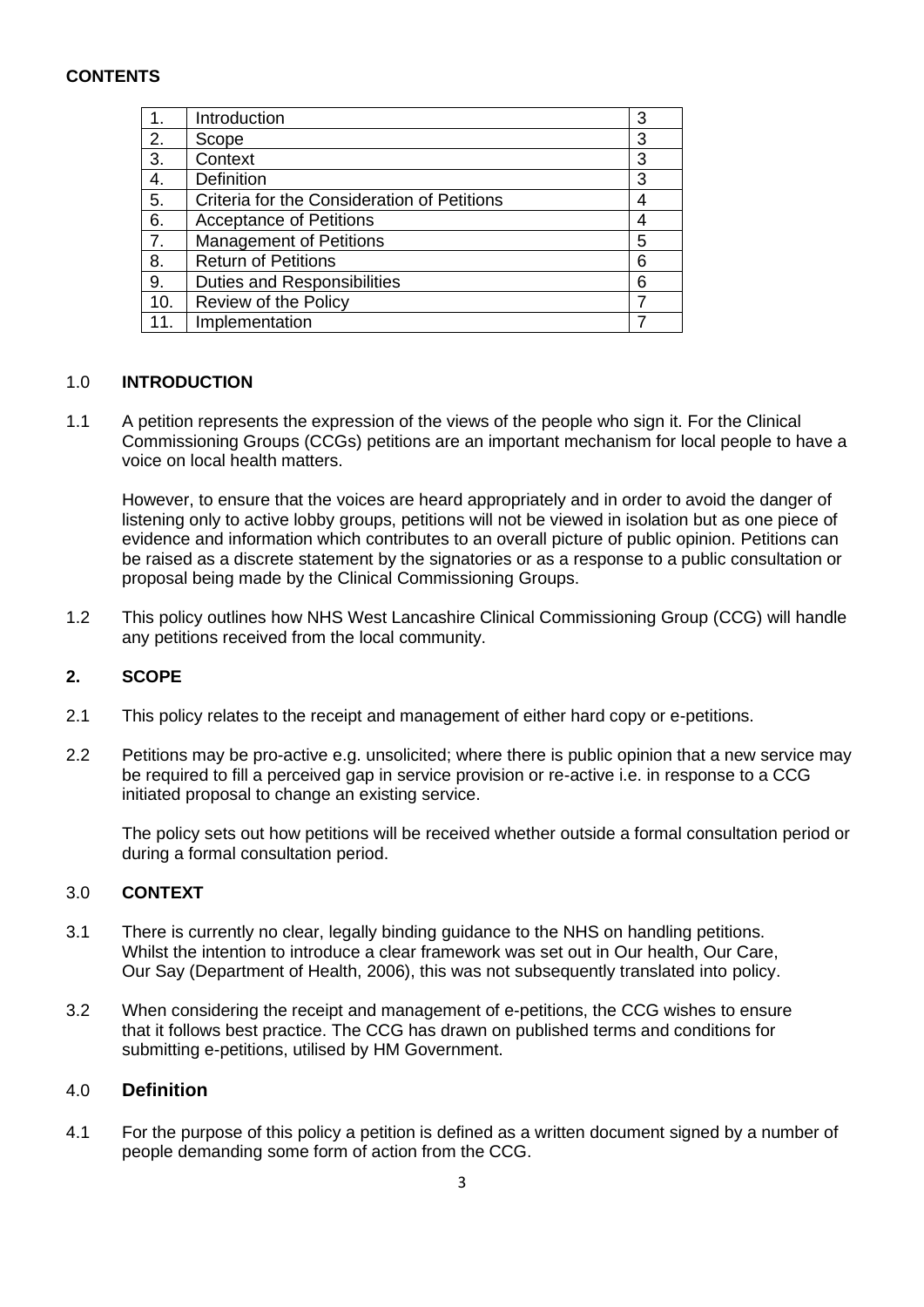## 5.0 **CRITERIA FOR THE CONSIDERATION OF PETITIONS**

- 5.1 In order to be received for consideration, petitions should meet the criteria outlined below:
	- A petition amounting to any number of signatures will be considered by the CCGs in their commissioning decisions. The sentiment indicated in the petition will be forwarded to the most appropriate internal commissioning process. This will be determined by the subject of the petition e.g. the petition may be passed to the relevant commissioning manger to incorporate into a service specification and/or relevant subgroup or committee for consideration.
	- Where a petition, with significant support (with a minimum of 1000 signatures) has been received by the CCG, the Chief Officer shall consult with the Chair of the Governing Body as to whether the petition should be included as a specific item for the agenda and consideration of the next meeting of the Governing Body to agree any appropriate actions.
	- Petitions may be received in paper or electronic (e.g. email, web based or social media) format.
	- Petitions should include a statement of petition which should include:
		- − the organisation to which the petition is being addressed
		- − the proposition which is being promoted by the petition
		- − the timeframe over which the petition has been collected
	- the following information about each petitioner should be included:
		- − Name
		- − Postcode
		- − Signature (in the case of a written petition)
		- − Email address (in the case of an electronic petition). If this data is not collected due to the data controller not sharing the data eg a social media (eg Facebook) or 38 degrees petition, the petition will only be acknowledged as an indicator of public sentiment.
	- The name and address of the petition organiser, who must be resident within the area to which the petition relates, should be provided on the first page of the petition.

## 6.0 **ACCEPTANCE OF PETITIONS**

6.1 An acknowledgement of receipt of the petition will be provided to the lead petitioner within 5 working days of receipt with a clear explanation about what will happen next.

Petitions will not be considered if they are repeated, vexatious or if they concern issues which are outside the CCGs' remit. Petitions will also not be considered if the information contained is confidential, libellous, false, defamatory or offensive.

A petition will be considered as a repeat petition if:

- a) it covers the same or substantially similar subject matter to another petition received within the previous six months;
- b) it is presented by the same or similar individuals or groups as another petition received within the previous six months.

A petition will be considered as a vexatious petition if: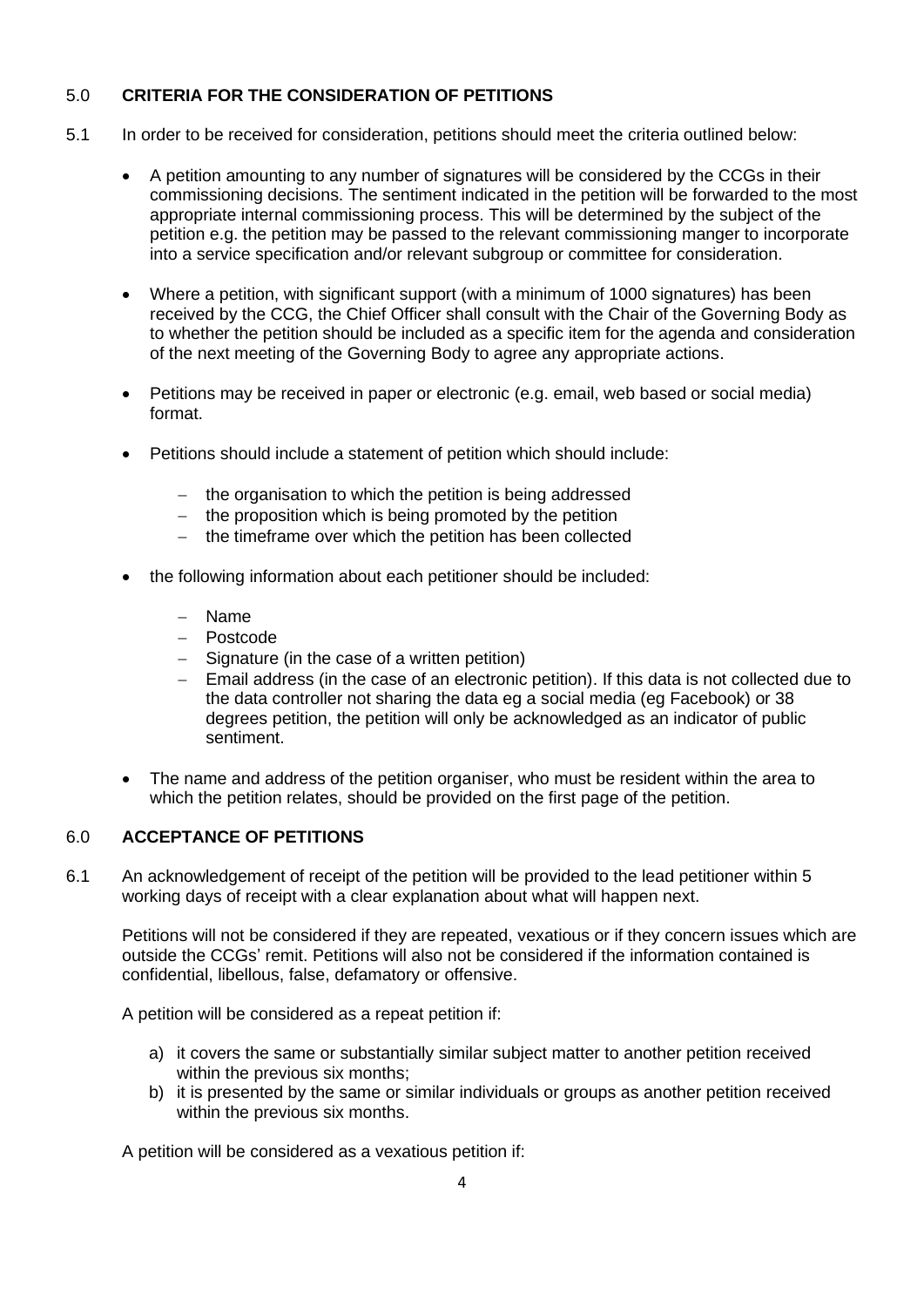- c) it focuses on individual grievances
- d) it focuses on the actions or decisions of an individual and not the organisation

A petition will be considered as outside the CCGs' remit if:

- e) it focuses on a matter relevant to another organisation
- f) it requests information available via Freedom of Information legislation
- g) its aim is to correspond on personal issue(s) with an individual(s)
- h) signatories are not based in the UK

A petition will be considered as confidential, libellous, false or defamatory if:

- i) it contains information which may be protected by an injunction or court order
- j) it contains material which is potentially confidential, commercially sensitive, or which may cause personal distress or loss

A petition will be considered as offensive if:

- k) it contains language that may cause offence, is provocative or extreme in its views
- 6.2 Where a petition does not meet the requirement set out in the criteria above then the CCG will respond in writing within ten working days to confirm that the petition has been received and does not meet the criteria. The reason for rejection will be given clearly and explicitly.
- 6.3 Petitions received outside formal consultation period
- 6.3.1 For petitions received outside a formal consultation period, the Chief Clinical Officer (as Interim Shared Accountable Officer) may delegate responsibility for receiving a petition to a nominated representative. The Chief Clinical Officer or nominated representative will arrange for a short private meeting with the petition organiser to formally receive the petition. All photographic opportunities may be politely declined by the CCG during this meeting.
- 6.3.2 Once received, the Chief Clinical Officer or nominated representative will ensure that the petition receives appropriate and proportionate consideration and that a response is made in writing.
- 6.4 Petitions received during a formal consultation period
- 6.4.1 If a petition relates to a subject, proposal or matter about which the CCG is actively seeking public opinion, and if the petition is submitted before the publicised close date of the engagement or consultation process, the petition will be considered as an item of correspondence, in the same way that any other response would be considered. Petitions will be considered as valid for consideration as part of the consultation if they meet the requirements set out in the criteria outlined in this policy.

#### 7.0 **MANAGEMENT OF PETITIONS**

- 7.1 When a report on the outcome of consultation is prepared, the following issues will be taken into account when considering a petition:
	- If a petition is raised about a perceived lack of or missing service, Consultation is not a public referendum or public vote. Influence will be afforded to the most cogent ideas and arguments, based upon clinical effectiveness, quality, patient safety, clinical and cost effectiveness and not necessarily to the views of the most numerous stakeholders.
	- The petition should be relevant to the subject of the consultation. It may not necessarily use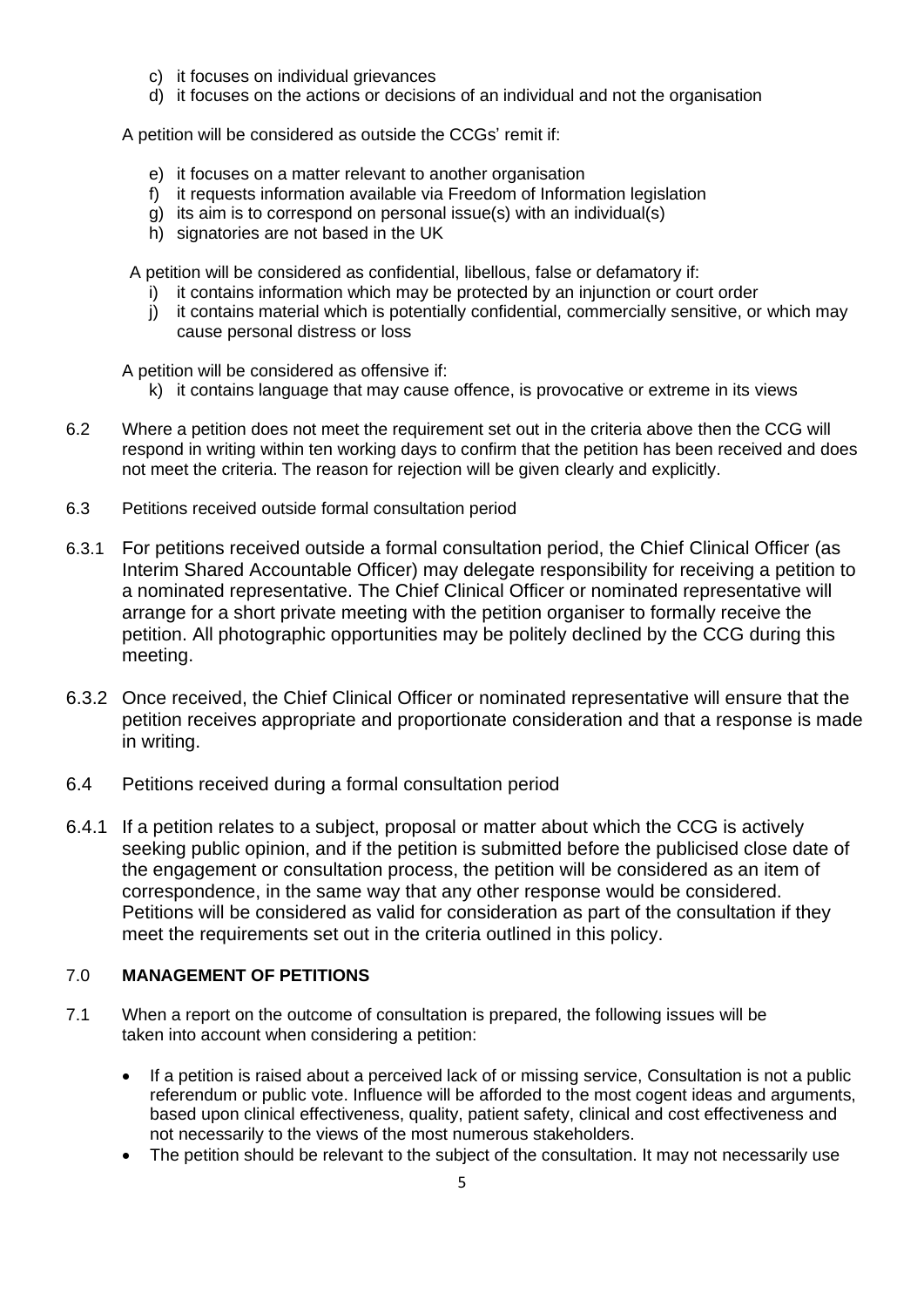the same words, but it should have a bearing on the proposal(s) that the CCG/s have put forward.

- The petition should reflect the latest proposals and policy statements being made by the CCG and not relate to issues that are no longer under consideration. This is particularly relevant when considering the timescale during which signatures have been collected.
- The petition should provide an accurate reflection of the proposals in the consultation, rather than including misleading information or statements.
- The petition should relate to the consultation and to the proposed action of the CCG (and/or its stakeholders), rather than to broader policy agenda beyond the scope of the consultation.
- The petition's concerns will be assessed in relation to the aims being put forward in the consultation, and the rationale and constraints behind it. For example, a petition that proposes a realistic alternative option will normally be given greater weight than a petition that simply opposes an option that has been put forward for valid reasons.
- The petition's concerns will also be assessed in relation to the impact on other populations if these demands were accepted. This assessment could take into account views expressed in other petitions (which may conflict) or in more direct responses to the consultation.
- 7.2 The organiser of the petition will receive correspondence from the CCG as the body that has initiated the consultation, in the same manner as other respondents (e.g. acknowledgement, an outcome letter describing how the issues raised during consultation have or will influence the decisions made following consultation) within 28 days of receipt of the petition.
- 7.3 Petitions will be formally acknowledged in the analysis of consultation responses, along with all the other responses. If what Petitioners call for is accepted or rejected, the reasons for this should be given.
- 7.4 Hard copy and electronic petitions will be stored in a secure place within the CCG for 3 years and will then be destroyed as Confidential Waste (in the case of hard copies) or deleted (e-petitions.).

## 8.0 **RETURN OF PETITIONS**

8.1 Hard copy petitions should be addressed to

The Chief Clinical Officer (as Interim Shared Accountable Officer) NHS West Lancashire CCG Hilldale Wigan Road Ormskirk **Lancashire** L39 2JW

If you wish to make an appointment in advance to have your petition formally received, Telephone: 01695 588000 or Email: [wlccg.info@nhs.net](mailto:wlccg.info@nhs.net)

Electronic petitions can be brought to the attention of the Chief Clinical Officer by sending a link to [wlccg.info@nhs.net](mailto:wlccg.info@nhs.net)

#### **9.0 DUTIES AND RESPONSIBILITIES**

| <b>Governing body</b> | The Governing Body has responsibility for setting the |
|-----------------------|-------------------------------------------------------|
|                       | strategic context in which organisational process     |
|                       | documents are developed, and for establishing a       |
|                       | scheme of governance for the formal review and        |
|                       | approval of such documents.                           |